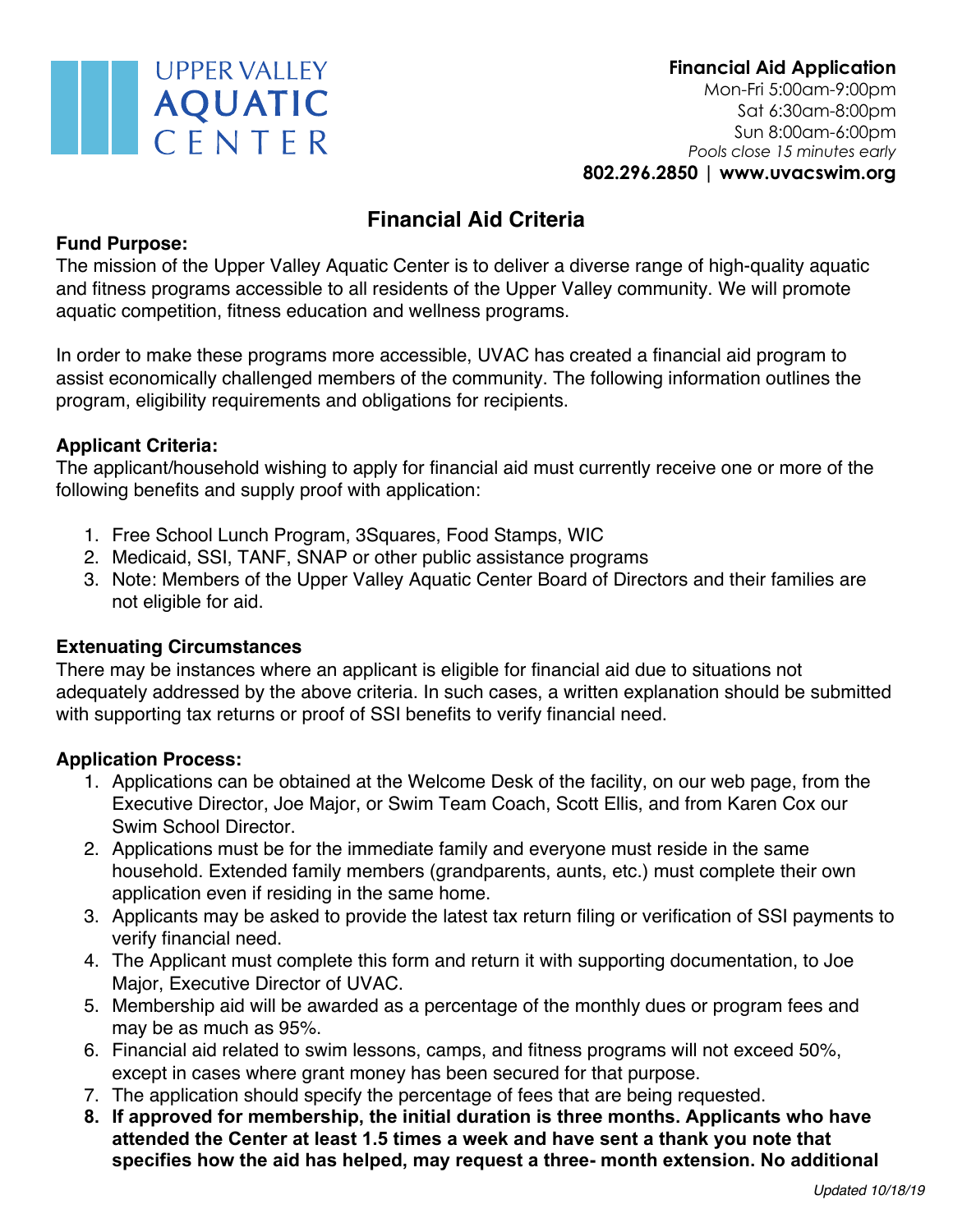### **forms need to be completed. Just call or email Joe Major before the current membership expires. The cost for the three-month individual membership may be as low as \$5 for an individual and \$10 for the family, depending on income.**

# **Financial Aid Approval Process:**

**UPPER VALLEY** 

**AQUATIC** 

CENTER

- 1. Completed applications will be reviewed by the UVAC Financial Aid Committee, generally on Tuesdays.
- 2. The Committee will issue a decision either approving or denying the application or return the documents to the applicant for clarification or additional documentation.
- 3. The funds available for aid are limited. When the allocated funds reach a 95% exhausted level, no additional aid will be awarded until the fund is replenished.
- 4. The Board has the authority to establish the percentage of each individual award.
- 5. Financial Aid awarded may be greater than, equal to, or less than the percentage requested in the application.
- 6. Every effort will be made to protect the privacy of applicants.
- 7. Aid is awarded solely on the basis of financial need. There is no special consideration given to athletic ability.
- 8. Some memberships may be awarded with restricted use to non-prime times.

## **Responsibilities:**

- 1. Swim Team aid recipients will be expected to consistently attend practices and compete in swim meets.
- 2. Anyone who has received a membership and fails to use it prevents another worthy applicant from having a membership. Anyone granted memberships and/or program aid is expected to come to the center at least 1-2 times per week and/or attend the class(es) for which the aid was approved, or the aid may be revoked.
- 3. Recipients and their family members are required to comply with the UVAC code of conduct.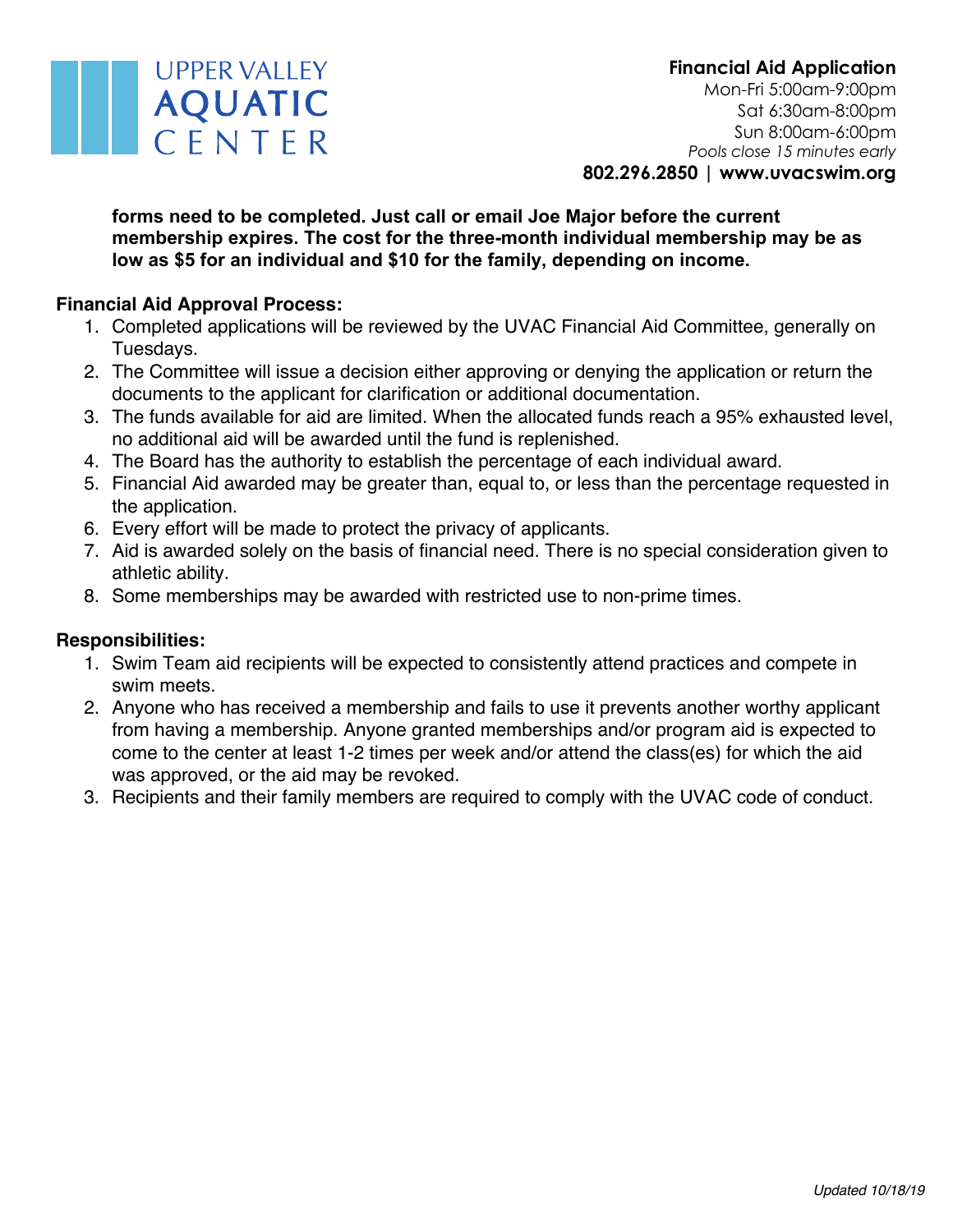

#### **Instructions:**

Please complete all sections of this application and return it with supporting documentation to Joe Major, Executive Director, Upper Valley Aquatic Center, P.O. Box 1198, White River Junction, VT 05001.

Your application will be presented to the UVAC Financial Aid Committee for review and recommendation. Funds are limited and are allocated on the basis of financial need. Every effort will be made to keep your application confidential.

| Have you received aid from us before? $\Box$ Yes $\Box$ No<br>If yes, when did it expire? ________________                                                                                   |                                                                                                           |  |  |  |  |
|----------------------------------------------------------------------------------------------------------------------------------------------------------------------------------------------|-----------------------------------------------------------------------------------------------------------|--|--|--|--|
|                                                                                                                                                                                              | If you had a previous membership did you use the facility at least 1-2 times a week? $\Box$ Yes $\Box$ No |  |  |  |  |
| Check the type of aid you are requesting:<br>$\Box$ Membership $\Box$ Swim Lessons $\Box$ Swim Team $\Box$ Splash Camp                                                                       |                                                                                                           |  |  |  |  |
| or list the program that you are interested in:                                                                                                                                              |                                                                                                           |  |  |  |  |
| Percentage of financial aid requested_________%                                                                                                                                              |                                                                                                           |  |  |  |  |
| Part One: You MUST provide proof of eligibility for the following programs;<br>1. Reduced lunch program, 3Squares, Food Stamps, WIC<br>2 Medicaid SSL TANE SNAP or other assistance programs |                                                                                                           |  |  |  |  |

- icaid, SSI, TANF, SNAP or other assistance programs
- 3. If none of the above are available, attach a copy of your latest tax return or SSI check verification

**Extenuating circumstances:** There are financial situations that fall outside of the scope of the aid programs listed above. This may be due to a job loss, death, divorce, illness, injury, etc. If that is the case, please provide a written explanation and attach supporting documentation, e.g., records, certificates, reports, 1040 tax form, paycheck stubs, etc.

**Part Two**: Please provide the following income/expense information. Include all sources of income for **EVERYONE** in your household.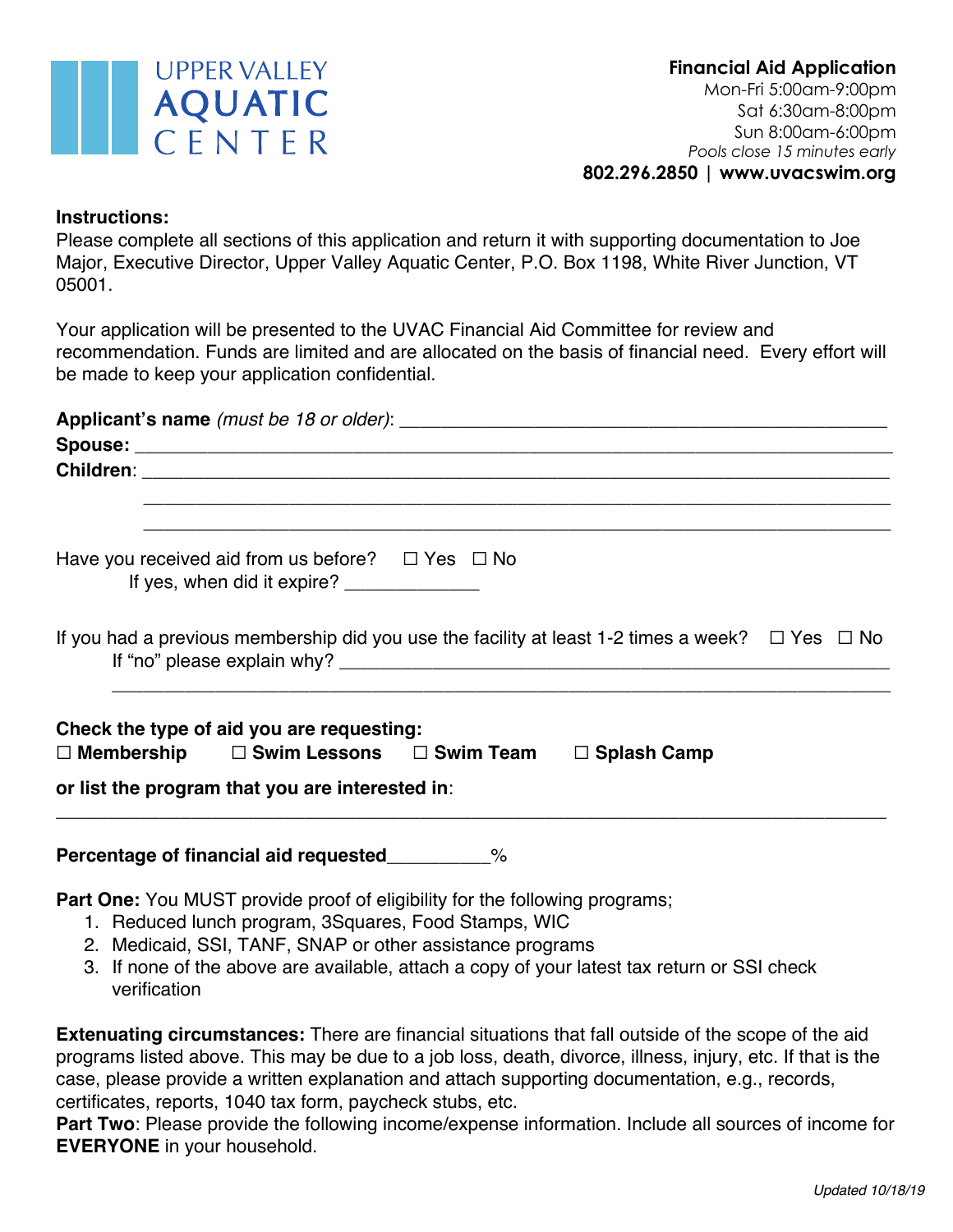

**Financial Aid Application** Mon-Fri 5:00am-9:00pm

 Sat 6:30am-8:00pm Sun 8:00am-6:00pm *Pools close 15 minutes early* **802.296.2850 | www.uvacswim.org**

#### **Household Income**

| <b>Current Year Estimate</b> | <b>Prior Year Actual</b> |
|------------------------------|--------------------------|
|                              |                          |
|                              |                          |
|                              |                          |
|                              |                          |
|                              |                          |
|                              |                          |
|                              |                          |
|                              |                          |
|                              |                          |
|                              |                          |

| Total Household Income |  |  |
|------------------------|--|--|
|------------------------|--|--|

### **Selected Expenses**

|                                                         | <b>Current Year Estimate</b> | <b>Prior Year Actual</b> |
|---------------------------------------------------------|------------------------------|--------------------------|
| Housing (Mortgages, rent, property taxes only)          |                              |                          |
| College/Post Graduate Tuition (net scholarships)        |                              |                          |
| Primary/Secondary Private Tuition (net of scholarships) |                              |                          |
| Medical (uninsured portion only)                        |                              |                          |
| Dependent care (adult or child)                         |                              |                          |
| Other extraordinary expenses (please describe)          |                              |                          |
|                                                         |                              |                          |
|                                                         |                              |                          |
|                                                         |                              |                          |
| Alimony                                                 |                              |                          |
| Child support/child care                                |                              |                          |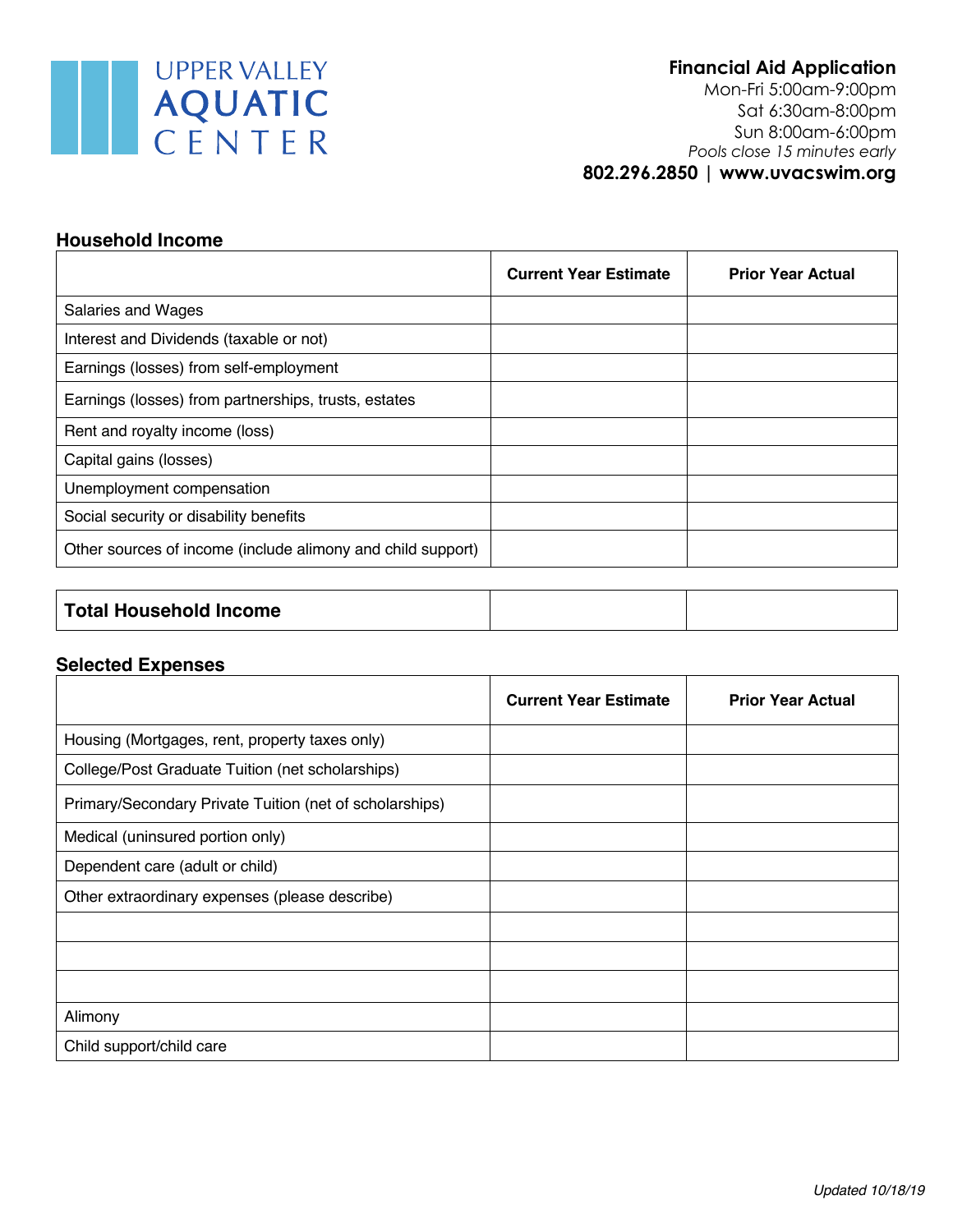

**Part Three**: Please provide the following information concerning what your household owns and what your household owes:

| <b>Total Assets</b>                                  | <b>Current Market Value</b> |
|------------------------------------------------------|-----------------------------|
| Cash in banks                                        |                             |
| Investments in stocks and bonds                      |                             |
| Less outstanding borrowings                          |                             |
| Net market value                                     |                             |
| Accounts and notes receivable from others            |                             |
| Equity in businesses (market value)                  |                             |
| Houses, including primary, second and vacation homes |                             |
| Less outstanding loans                               |                             |
| Net market value                                     |                             |
| Automobiles, planes and boats                        |                             |
| Less outstanding loans                               |                             |
| Net market value                                     |                             |
| Beneficial rights of assets kept in trusts           |                             |
| Other assets                                         |                             |
| <b>Total Assets</b>                                  |                             |

| Debts (other than those listed above) |  |
|---------------------------------------|--|
|                                       |  |

| Net worth – Total assets minus debts |  |
|--------------------------------------|--|
|                                      |  |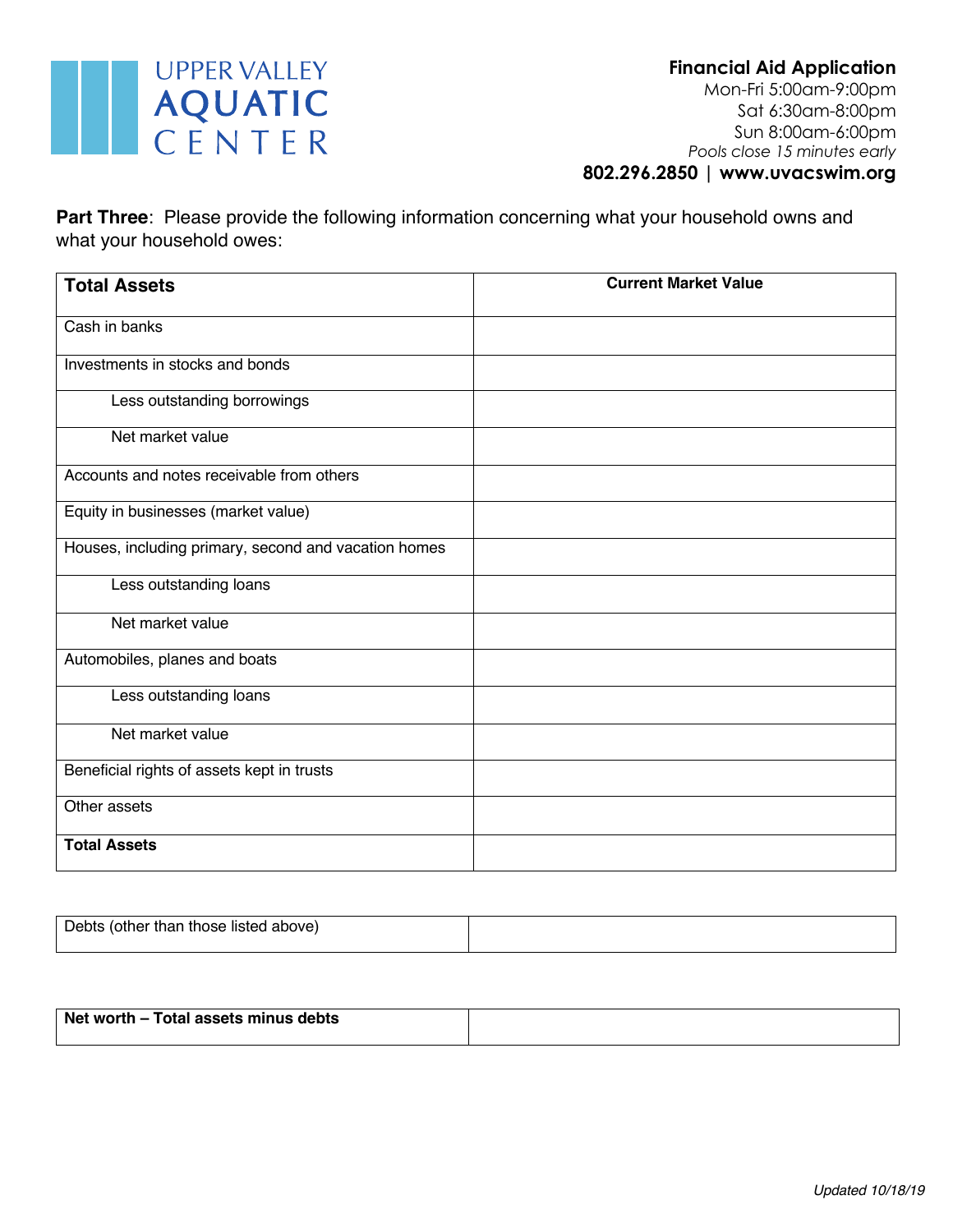

Part Four: Please provide the following information for all members of your household ("Applicant" refers to parent or legal guardian of participant applying for scholarship):

| <b>Applicant:</b>                                                                                                                                                                                                              |  |  |
|--------------------------------------------------------------------------------------------------------------------------------------------------------------------------------------------------------------------------------|--|--|
|                                                                                                                                                                                                                                |  |  |
|                                                                                                                                                                                                                                |  |  |
|                                                                                                                                                                                                                                |  |  |
|                                                                                                                                                                                                                                |  |  |
|                                                                                                                                                                                                                                |  |  |
|                                                                                                                                                                                                                                |  |  |
|                                                                                                                                                                                                                                |  |  |
| <b>Applicant's Spouse:</b>                                                                                                                                                                                                     |  |  |
|                                                                                                                                                                                                                                |  |  |
|                                                                                                                                                                                                                                |  |  |
|                                                                                                                                                                                                                                |  |  |
|                                                                                                                                                                                                                                |  |  |
|                                                                                                                                                                                                                                |  |  |
|                                                                                                                                                                                                                                |  |  |
|                                                                                                                                                                                                                                |  |  |
| <b>Applicant's Dependents:</b>                                                                                                                                                                                                 |  |  |
|                                                                                                                                                                                                                                |  |  |
|                                                                                                                                                                                                                                |  |  |
|                                                                                                                                                                                                                                |  |  |
|                                                                                                                                                                                                                                |  |  |
|                                                                                                                                                                                                                                |  |  |
|                                                                                                                                                                                                                                |  |  |
|                                                                                                                                                                                                                                |  |  |
|                                                                                                                                                                                                                                |  |  |
|                                                                                                                                                                                                                                |  |  |
| Age: $\_\_$                                                                                                                                                                                                                    |  |  |
| School Name: Name: Name and School Name and School Name and School Name and School Inc.                                                                                                                                        |  |  |
|                                                                                                                                                                                                                                |  |  |
| Occupation: New York Street, New York Street, New York Street, New York Street, New York Street, New York Street, New York Street, New York Street, New York Street, New York Street, New York Street, New York Street, New Yo |  |  |
|                                                                                                                                                                                                                                |  |  |
|                                                                                                                                                                                                                                |  |  |
|                                                                                                                                                                                                                                |  |  |

Please attach additional sheets if necessary.